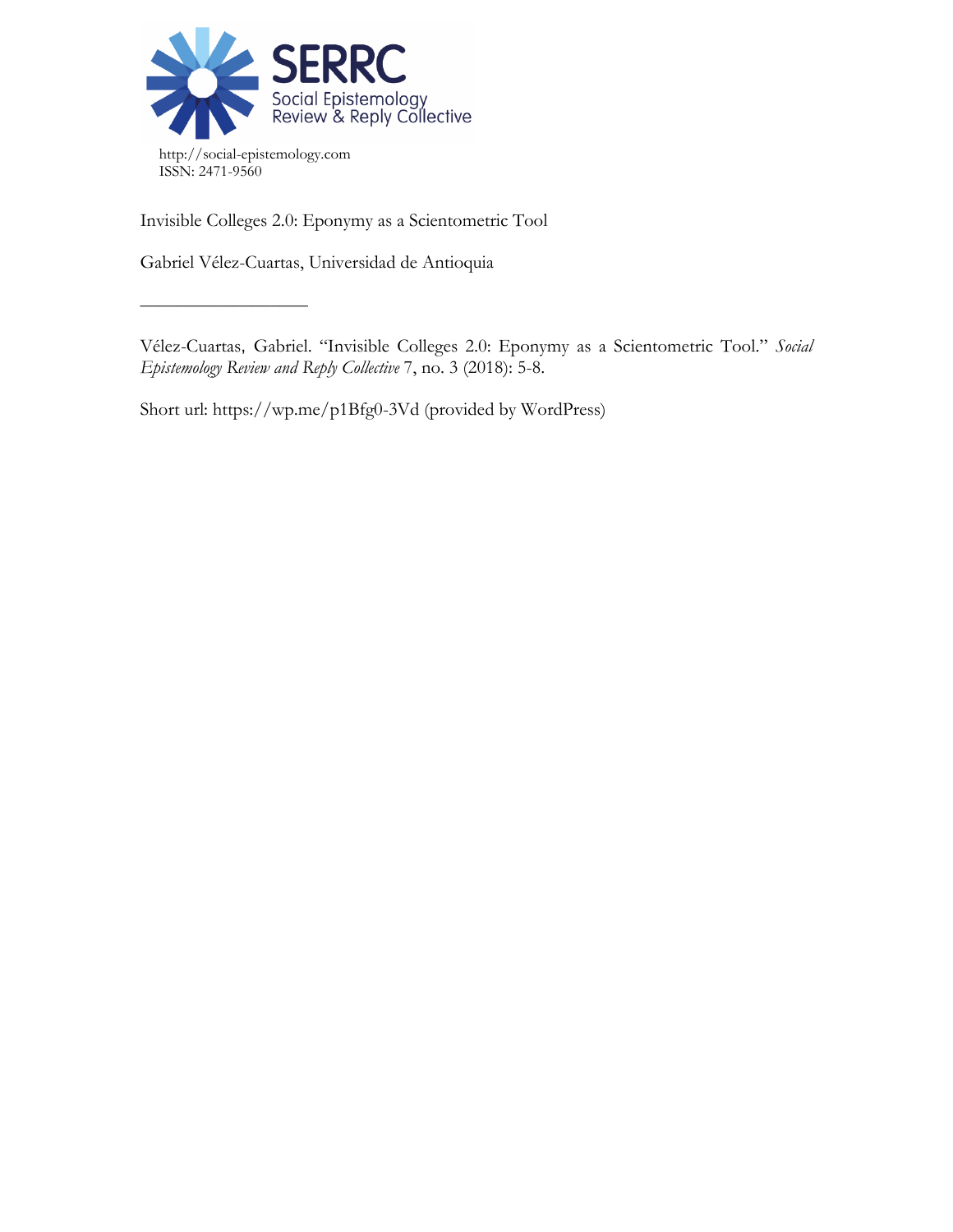

Merton's idea of eponymy as a prize for scientists, perhaps the most great of incentives, relatively addressed for a few ones, is revisited in the text from Collazo et al. An idea exposed nearly as a footnote in Merton's *Sociology of Science* let open in this text two ideas that can be amplified as opportunities to go a step further in understanding scientific dynamics: (1) The idea of a literary figure as catalyzer of cognitive evolution of scientific communities; (2) the claims for geographical priority to show relevance in the hierarchy of science structures.

## **Faculty of the Invisible Colleges**

(1) Derek de Solla Price (1963) and Diane Crane (1972) developed in the sixties and seventies of the last century the idea of invisible colleges. Those invisible colleges merged the idea of scientific growth due to chained interactions that made possible diffusion of innovations in cycles of exponential and linear growth. This statistic idea of growth has been related to the idea of paradigmatic revolutions in Kuhn's ideas. These interactions determined the idea of a cognitive dynamic expressed in networks of papers linked by common references in Crane and De Solla Price. In other words, knowledge growth is possible because there are forms of interactions that make possible the construction of communities.

This idea has not evolved in time and appears in different works as: institutionalized communities combining co-authorship networks and citation indexes (Kretschermer 1994), social networks of supervisors, students and co-workers (Verspagen and Werker 2003; Brunn and O'Lear 1999; cultural circles (Chubin 1985); collaboration networks and preferential attachment (Verspagen and Werker 2004; Zuccala 2006).

More recently, the cognitive dynamic related to the other side of the definition of invisible colleges have been some advances focused on detecting cognitive communities. For instance, studies of bibliographic coupling based on similarity algorithms (Leydesdorff 2008; Colliander and Ahlgren 2012; Steinert and Hoppe 2017; Ciotti et al. 2016); hybrid techniques mixing different similarity measures, modularity procedures, and text- and citation-based analysis (Glänzel and Thijs 2017); and the explicit merge made by Van Raan (2014), he proposes a bibliometric analysis mixing co-word analysis, co-citation, and bibliographic coupling to describe invisible colleges dynamics.

Those advances in analysis claim for a transformation of the concept of invisible colleges. The determination of cognitive dynamics by interactions is on the shell. Indeed, different levels of hierarchies and determinations in multilayer networks are arising. This means that collaboration networks can be seen as local interactions embedded in a more global set of relationships shaped by all kind of scientific communications chained in networks of references (Luhmann, 1996).

Eponymy in scientific communication gives a sign of these dynamics. We agree that in the first level of interactions eponymy can describe prestige dynamics, accumulation of social or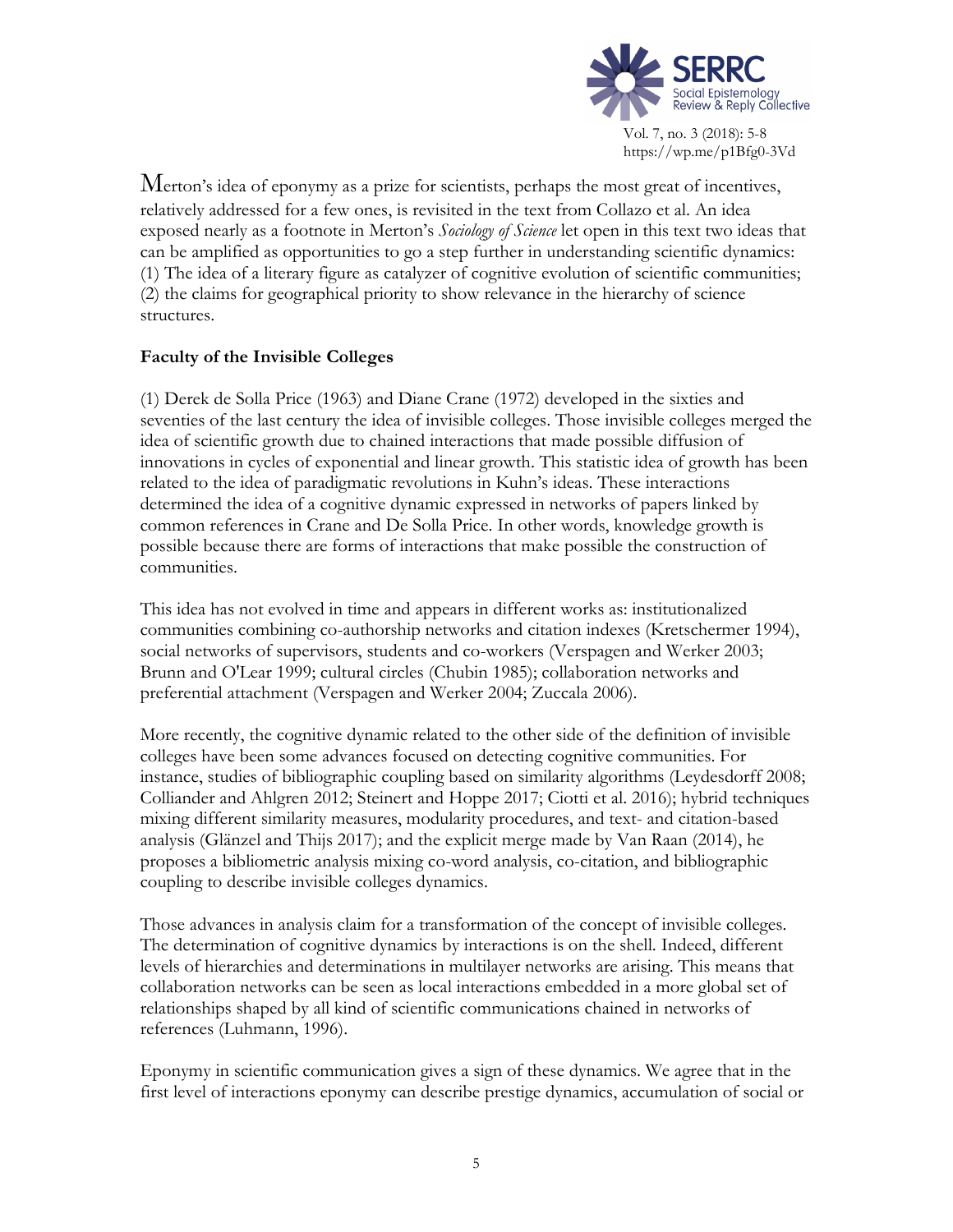scientific capital as Bourdieu can describe in his theory of fields. Nevertheless, in a global context of the scientific system, Eponymy acts as a code that catalyzes communication functions in the scientific production. Different programs emerge from the mention of Jerzy Plebanski in the literature (the eponym analyzed within the text from Collazo et al), nevertheless is a common sign for all this communities. The eponymy gives a kind of confidence, content to be trusted and the scientific small masses confirm that by the grace of redundancy. Prestige becomes a communication function, more important than a guide for address the interaction.

## **How the Eponym Stakes an Invisible College's Claim**

(2) In this direction, the eponym appears as a rhetoric strategy in a semantic context of a determined scientific area, a partial system within the scientific form to communicate debates, controversies and research results. The geographical issue disappears in a way for this system. Cognitively, Jerzy Plebanski is a physicist; a geographical claim for the contributions seems distant to the discussion about the formation of invisible colleges or scientific communities.

Nevertheless, there are two underlying dynamics related to the space as category. One is the outlined dynamic of diffusion of knowledge. The eponym made itself stronger as a figure as can be redundant in many places. Diffusion is related here with dispersion. The strength of eponymy is due to the reach of dispersion that have emerged from redundancy of his name in different global spaces. It means penetration too.

The second is that scientific communities are locally situated and they are possible due to an economic and political context. It can be said that a scientific system needs roots on contexts that facilitate a scientific ethos. The modern expansion through colonies around the world left as a legacy the scientific way as a social function installed in almost every culture. But the different levels of institutional development affect the formation of local scientific communities conditioned by: the struggle between economic models based or non-based on scientific and technological knowledge (Arocena & Sutz, 2013); cultural coloniality (Quijano, 2007); the openness of science and the concentration of knowledge in private companies as part of a regime of intellectual property (Vélez Cuartas et al, 2018).

In other words, the claim for the work of Jerzy Plebanski as a Mexican and the appearance of eponym in Latin American lands borne as an exclamation. The acknowledgement of Latin American science is a kind of reaffirmation. In logic of scientific system observed from the Global North it seems a trivial issue, where a dictionary of scientific eponyms can list more than 9,000 renamed scientists. The geographical issue plays in two sides to comprehend this dynamic: from one side, the penetration of a global scientific form of communication, that is expansion of the system. This means growing of cognitive capacities, growth of collective intelligence under the ethos of science. Locally, express conditions of possibility of appearance of scientific communities and their consolidation.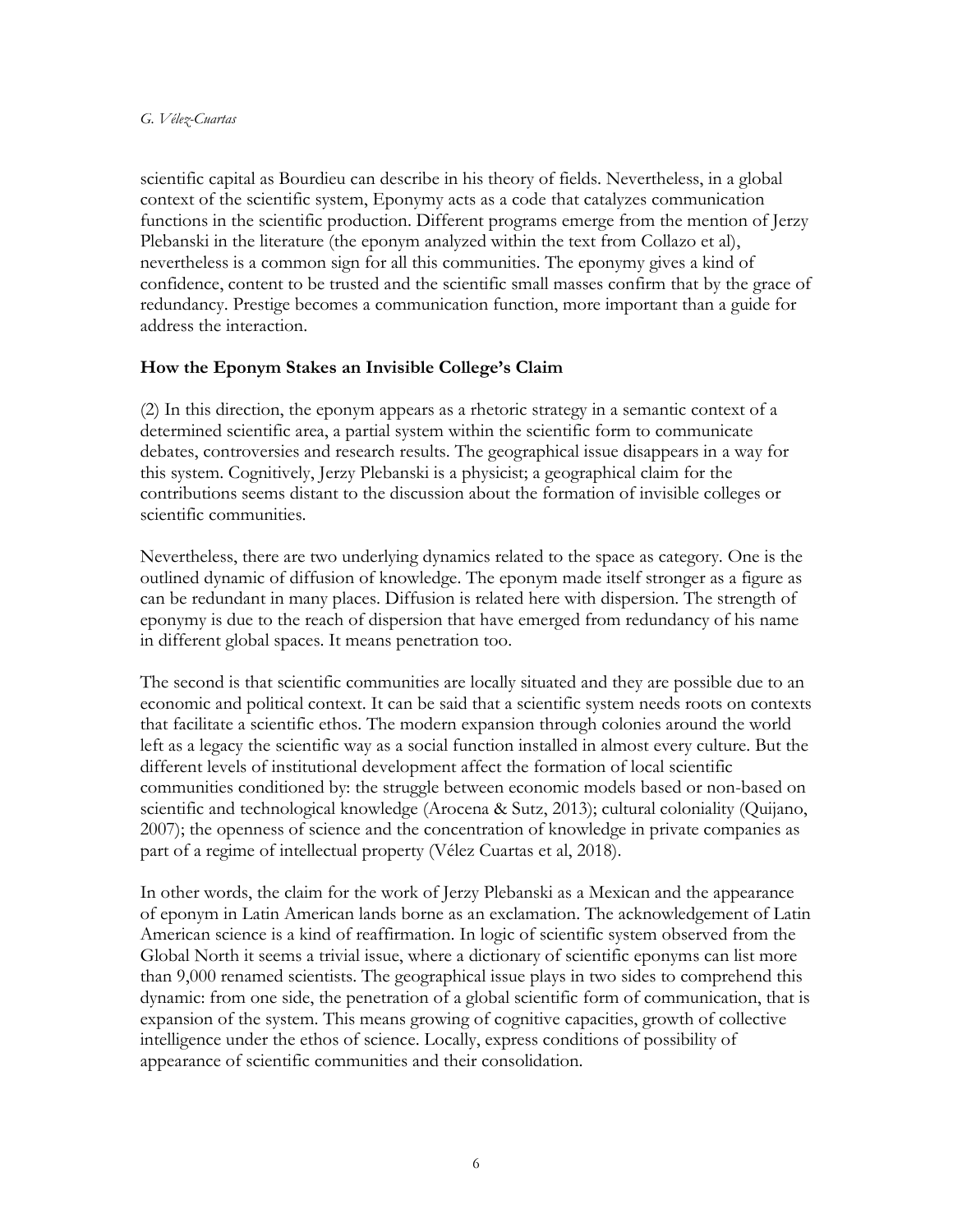

The eponymy appears not as signal of prestige but as indicator of scientific growing as form of organization and specialization. Although Plebanski is a foreign last name, the possibility to stay there, to develop his work within that place, and to reach a symbolic status in a semantic community that is organized in a network of meaning around his work, express self-organization dynamics of science. Then eponym not only gives a function to indicate prestige, shows a geographical penetration of scientific institutions and global dynamics of scientific systems.

The work of Collazo et al shows an important step to induce analysis on other areas of sociology of science and social epistemology. Introduce the rhetoric figures as a cybernetic instrument that make able to observe systemic possibilities of scientific community formation. Eponymy as a Scientometric tool sounds good as a promising methodology.

## **Contact details: gjaime.velez@udea.edu.co**

## **References**

- Arocena, R., & Judith Sutz. (2013). Innovación y democratización del conocimiento como contribución al desarrollo inclusivo. In Sistemas de Innovación para un Desarrollo Inclusivo: la experiencia latinoamericana (pp. 19–34). México, D.F: Foro Consultivo Científico y Tecnológico AC. Retrieved from https://www.researchgate.net/publication/301805107\_Ciencia\_tecnologia\_e\_innov acion\_para\_un\_desarrollo\_inclusivo\_en\_Colombia
- Brunn, S. D., & O'Lear, S. R. (1999). Research and communication in the "invisible college" of the Human Dimensions of Global Change, 9, 285–301. doi:10.1016/S0959- 3780(99)00023-0
- Chubin, D. E. (1985). Beyond invisible colleges: Inspirations and aspirations of post-1972 social studies of science. Scientometrics, 7, 221–254. doi:10.1007/BF02017148
- Ciotti, V., Bonaventura, M., Nicosia, V., Panzarasa, P., & Latora, V. (2016). Homophily and missing links in citation networks. EPJ Data Science, 5(1). doi:10.1140/epjds/s13688-016-0068-2
- Colliander, C., & Ahlgren, P. (2012). Experimental comparison of first and second-order similarities in a scientometric context. Scientometrics, 90(2), 675–685. doi:10.1007/s11192-011-0491-x
- Crane, D. (1972). Invisible colleges: Diffusion of knowledge in scientific communities. Chicago & London: The university of Chicago Press. ISBN: 0-226-11857-6
- De Solla Price, D (1963). Little Science, Big Science. Columbia University Press, New York. ISBN: 0-231-04957-9
- Glänzel, W., & Thijs, B. (2017). Using hybrid methods and "core documents" for the representation of clusters and topics: the astronomy dataset. Scientometrics, 111(2), 1071–1087. doi:10.1007/s11192-017-2301-6